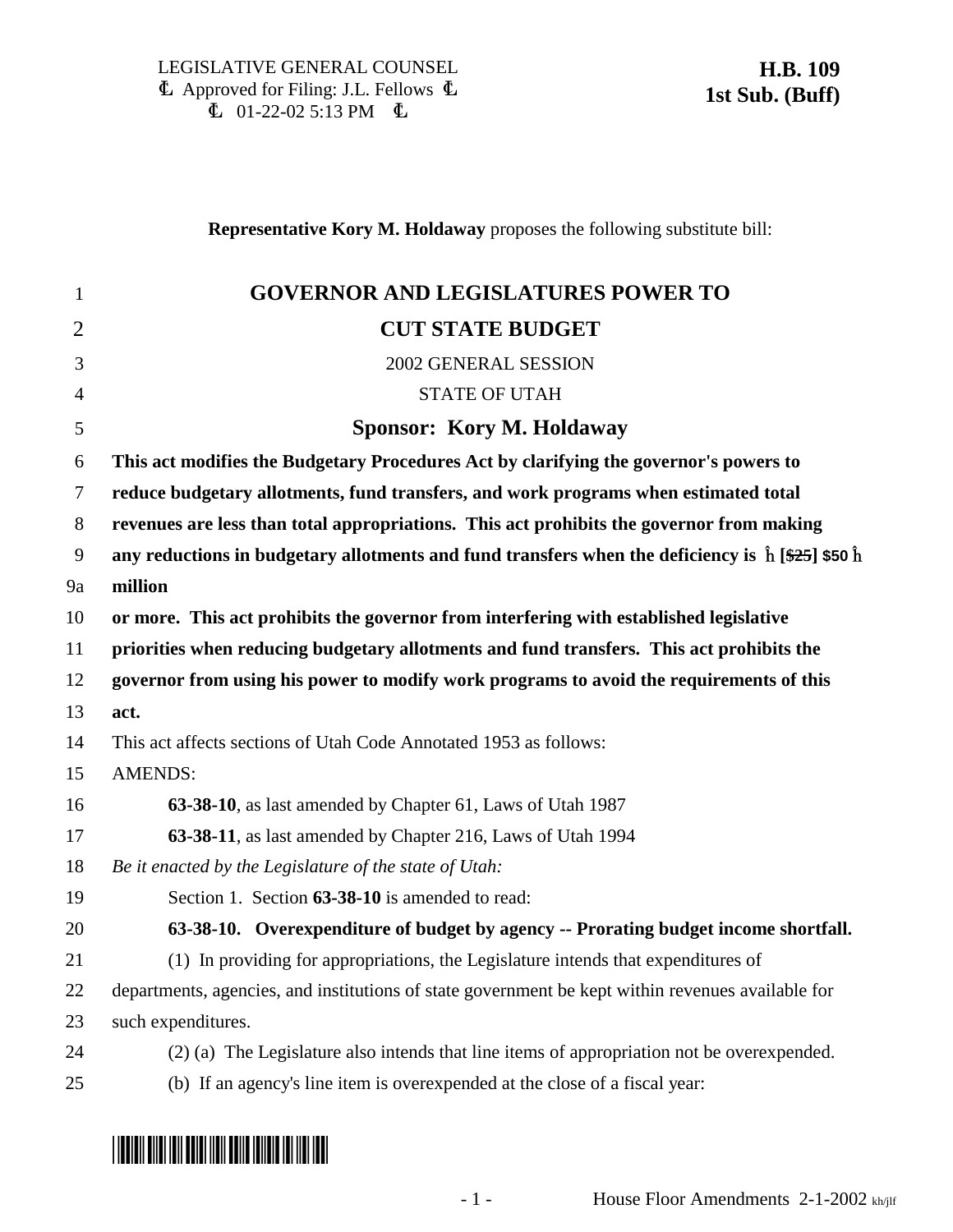## **1st Sub. (Buff) H.B. 109 01-22-02 5:13 PM**

| 26  | (i) the director of the Division of Finance may make payments from the line item to                                         |
|-----|-----------------------------------------------------------------------------------------------------------------------------|
| 27  | vendors for goods or services that were received on or before June 30; and                                                  |
| 28  | (ii) the director of the Division of Finance shall immediately reduce the agency's line item                                |
| 29  | budget in the current year by the amount of the overexpenditure.                                                            |
| 30  | (c) Each agency with an overexpended line item shall produce a written report explaining                                    |
| 31  | the reasons for the overexpenditure and shall present the report to the Board of Examiners as                               |
| 32  | required by Section 63-6-10.                                                                                                |
| 33  | (3) [H $\left[$ (a) As used in this Subsection (3):                                                                         |
| 34  | (i) "Estimated total revenues" means the estimated total of all revenues accruing in any                                    |
| 35  | given fiscal year to the General Fund, or any other major fund type, collections, $[\sigma r]$ and dedicated                |
| 36  | credits, from which appropriations are made [, are not sufficient to cover the appropriations made                          |
| 37  | for that period, the governor shall reduce the budgetary allotments and transfer of funds by the                            |
| 38  | amount of the deficiency] that are adopted by the Legislature's Executive Appropriations                                    |
| 39  | Committee.                                                                                                                  |
| 40  | (ii) "Total appropriations" means the total of all appropriations made for a particular fiscal                              |
| 41  | year.                                                                                                                       |
| 42  | (b) (i) If the total appropriations exceed the estimated total revenues by less than $\hat{h}$ $\frac{25}{350}$             |
|     | ĥ                                                                                                                           |
| 43  | million, the governor may reduce budgetary allotments and transfers of funds by the amount of the                           |
| 44  | deficiency.                                                                                                                 |
| 45  | Whenever the Legislature has, in an appropriation act or statute, listed or funded<br>(ii)                                  |
| 46  | projects or programs in a priority order, the governor shall ensure that the projects are fully funded                      |
| 47  | in the order established by the Legislature and may not reduce the appropriation or budgetary                               |
| 48  | allotment for a project with a higher priority while maintaining the entire appropriation or                                |
| 49  | allotment for a project with a lower priority.                                                                              |
| 50  | (c) If the total appropriations exceed the estimated total revenues by $\hat{h}$ [ $\frac{25}{25}$ ] \$50 $\hat{h}$ million |
|     | $\mathbf{a}$                                                                                                                |
| 50a | more,                                                                                                                       |
| 51  | the governor may not reduce budgetary allotments or transfers of funds, but shall allow the                                 |
|     | Legislature to resolve the deficiency $\hat{h}$ AS SOON AS POSSIBLE $\hat{h}$ .                                             |
| 52  | (4) (a) No department may receive any advance allotment, or allotments in excess of                                         |
| 53  |                                                                                                                             |
| 54  | regular monthly allotments, that cannot be covered by anticipated revenue within the work                                   |
| 55  | program of the fiscal year, unless the governor allocates moneys from his emergency                                         |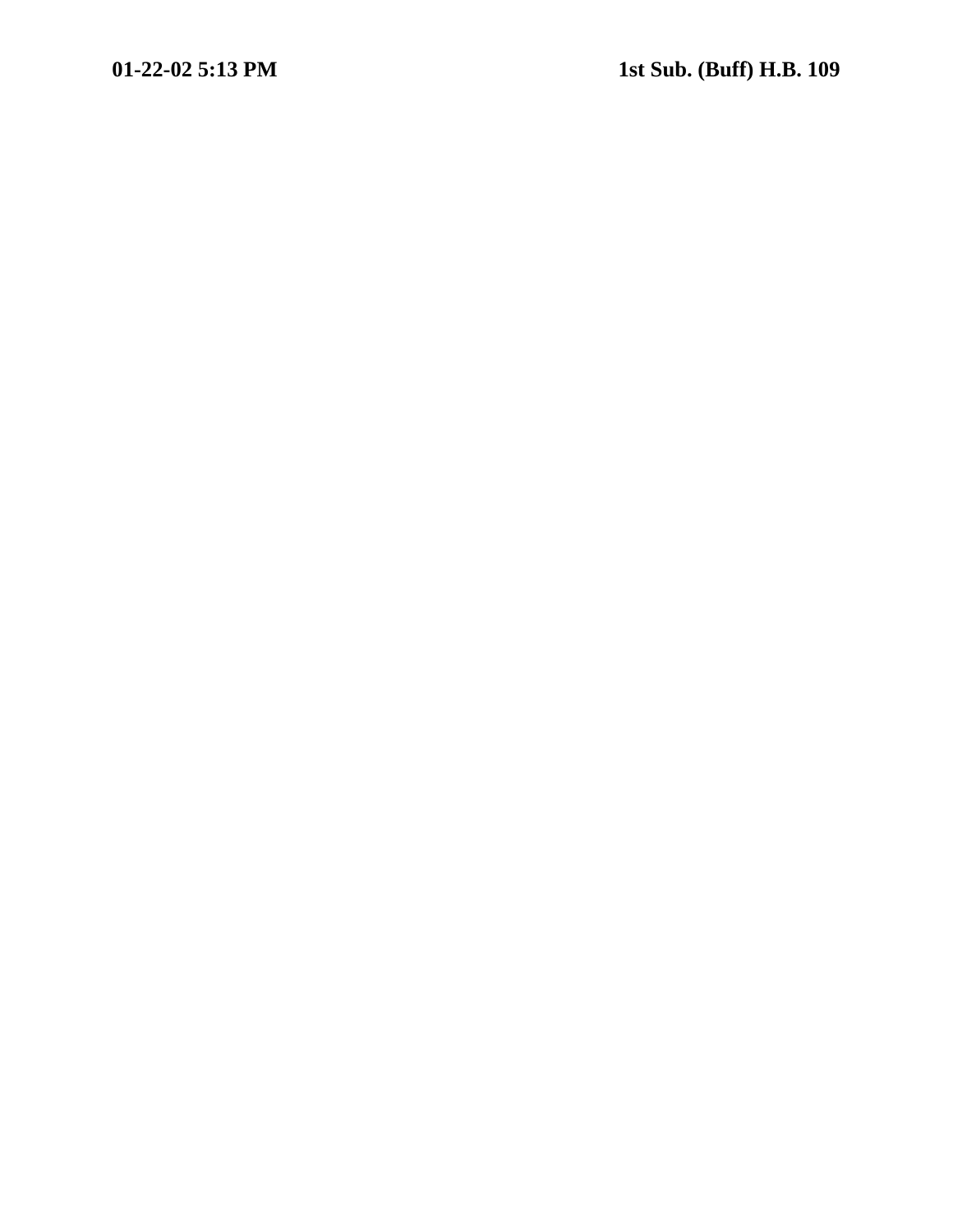# **1st Sub. (Buff) H.B. 109 01-22-02 5:13 PM**

| (b) All allocations made from the governor's emergency appropriations shall be reported               |
|-------------------------------------------------------------------------------------------------------|
| to the budget subcommittee of the Legislative Management Committee by notifying the Office of         |
| the Legislative Fiscal Analyst at least 15 days before the effective date of the allocation.          |
| (c) Emergency appropriations shall be allocated only to support activities having existing            |
| legislative approval and appropriation, and may not be allocated to any activity or function rejected |
| directly or indirectly by the Legislature.                                                            |
| Section 2. Section 63-38-11 is amended to read:                                                       |
| 63-38-11. Director of finance to exercise accounting control -- Work programs --                      |
| Allotments and expenditures.                                                                          |
| (1) The director of finance shall exercise accounting control over all state departments,             |
| institutions, and agencies other than the Legislature and legislative committees.                     |
| (2) (a) The director shall require the head of each department to submit, by May 15 of each           |
| year, a work program for the next fiscal year.                                                        |
| (b) The director may require any department to submit a work program for any other                    |
| period.                                                                                               |
| (3) The work program shall include appropriations and all other funds from any source                 |
| made available to the department for its operation and maintenance for the period and program         |
| authorized by the appropriation act.                                                                  |
| $(4)$ (a) The director of finance shall, upon request from the governor, revise, alter,               |
| decrease, or change work programs.                                                                    |
| (b) The governor may not request revisions, alterations, decreases, or changes in work                |
| programs to avoid the requirements of Subsection 63-38-10(3).                                         |
| (5) Notwithstanding the requirements of Title 63, Chapter 38a, Revenue Procedures and                 |
| Control Act, the aggregate of the work program changes may not exceed the total appropriations        |
| or other funds from any source that are available to the department line item for the fiscal year in  |
| question.                                                                                             |
| (6) The director of finance shall transmit a copy of the changes when approved by the                 |
| governor to the head of the department concerned and also a copy to the legislative analyst.          |
| (7) Upon request, review, and approval by the governor, the director of finance shall                 |
| permit all expenditures to be made from the appropriations or other funds from any source on the      |
| basis of those work programs.                                                                         |
|                                                                                                       |